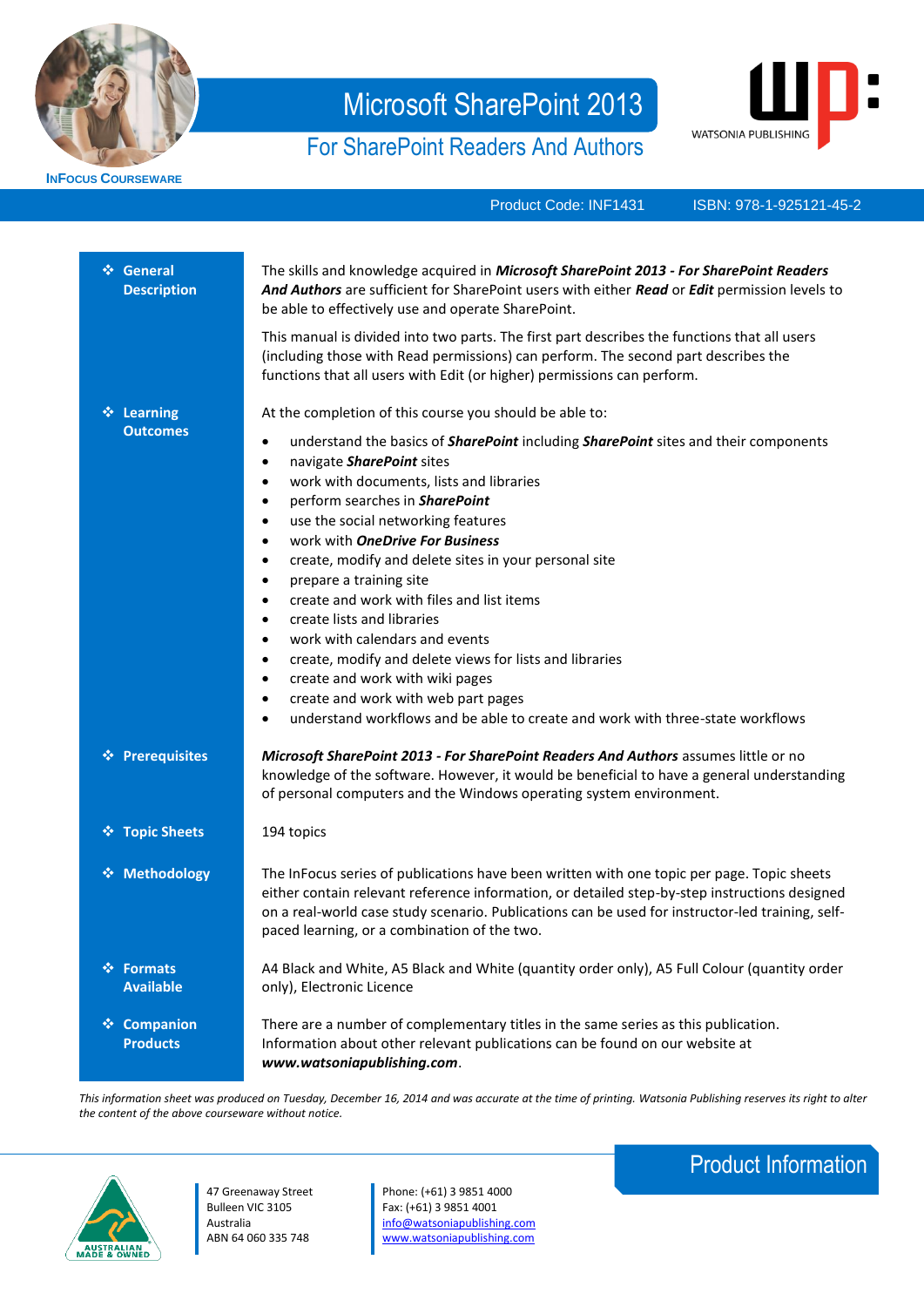

**INFOCUS COURSEWARE**

# Microsoft SharePoint 2013

For SharePoint Readers And Authors



Product Code: INF1431

#### ISBN: 978-1-925121-36-0 978-1-925121-45-2

### **Contents**

#### **Getting to Know SharePoint**

What Is SharePoint Course User Accounts Starting SharePoint Core Elements of a SharePoint Site SharePoint Sites Team Sites **Lists** Libraries Views SharePoint Apps Signing Out of SharePoint

#### **Navigating a SharePoint Site**

Navigation Elements in a SharePoint Site Using the Navigation Bars Using Links in the Page Displaying All Content in Your Site Using the Ribbon Navigating to My Site Features Navigating to a SharePoint Site From My Site

#### **Documents Lists and Libraries**

Selecting Files and Items Reading a Document Downloading a Copy of a Document Emailing a Link to a Library Emailing a Link to a Document Exporting Lists to Excel Viewing Version History Viewing Properties Sorting and Filtering Lists and Libraries Switching Views in Lists and Libraries Switching Views in Calendars Tagging a Document or List Item Tagging an External Site Adding Notes to a Document or List Item Managing Tags and Notes Creating an Alert on a Document or List Item Creating an Alert on a Library or List Managing Your Alerts

#### **Searching in SharePoint**

Searching in a Library or List

#### The Search Centre Searching Anywhere in SharePoint Refining a Search Performing an Advanced Search Searching for People

#### **Social Networking**

Common Social Computing Terms Understanding My Sites Understanding Your Profile Page Editing Your Profile Page Checking the Language and Region **Settings** Understanding Your Newsfeed Viewing Your Newsfeed Following People Following Documents and Sites Viewing Sites That You Are Following Posting to Your Newsfeed Mentioning People in Posts Using Tags in Posts Replying to and Liking Posts Changing Newsfeed Settings Managing Your Tasks Using Your Blog Managing Your Blog

#### **OneDrive for Business**

Understanding OneDrive for Business Accessing OneDrive for Business Uploading Files Creating New Files Creating New Folders Editing Files Sharing Files Synchronising Your Library Deleting Files and Folders

#### **Working With Personal Sites**

Creating a Subsite Changing the Appearance Adding Apps Adding a Page Changing the Navigation Deleting a Subsite

#### **Preparing Your Training Site**

Creating a Training Subsite Preparing a Document Library Adding a Tasks List

47 Greenaway Street Bulleen VIC 3105 Australia ABN 64 060 335 748

Phone: (+61) 3 9851 4000 Fax: (+61) 3 9851 4001 [info@watsoniapublishing.com](mailto:info@watsoniapublishing.com) [www.watsoniapublishing.com](http://www.watsoniapublishing.com/)

#### **Working With Files and Items**

Uploading a Single File Uploading Multiple Files Uploading Files Using an Explorer Folder Creating a New Document in a Library Creating a New Folder in a Library Creating a New Item in a List Creating a New List Item Using Quick Edit Editing a Document Editing the Properties of a File Editing the Properties of a List Item Adding Tasks to the Timeline Deleting a File or List Item Restoring a Deleted File or List item Understanding Versioning and Check Out Using Check in and Check Out Publishing a File or List Item Restoring an Earlier Version Checking Permissions on Files Understanding Document Coauthoring Synchronising a Library or Folder Approving or Rejecting a File or List Item **Creating Lists and Libraries**

- Understanding Your Apps Page Adding a Document Library Adding a List Importing a List From Excel Publishing an Excel Table as a List Updating Data in a Connected Excel Table Adding a Custom List Understanding Column Types Adding a Column to a List or Library Adding a Column in Datasheet View Adding a Column With Custom Validation The List and Library Settings Page
- Modifying a Column in a List or Library Deleting a Column From a List or Library

### Product Information